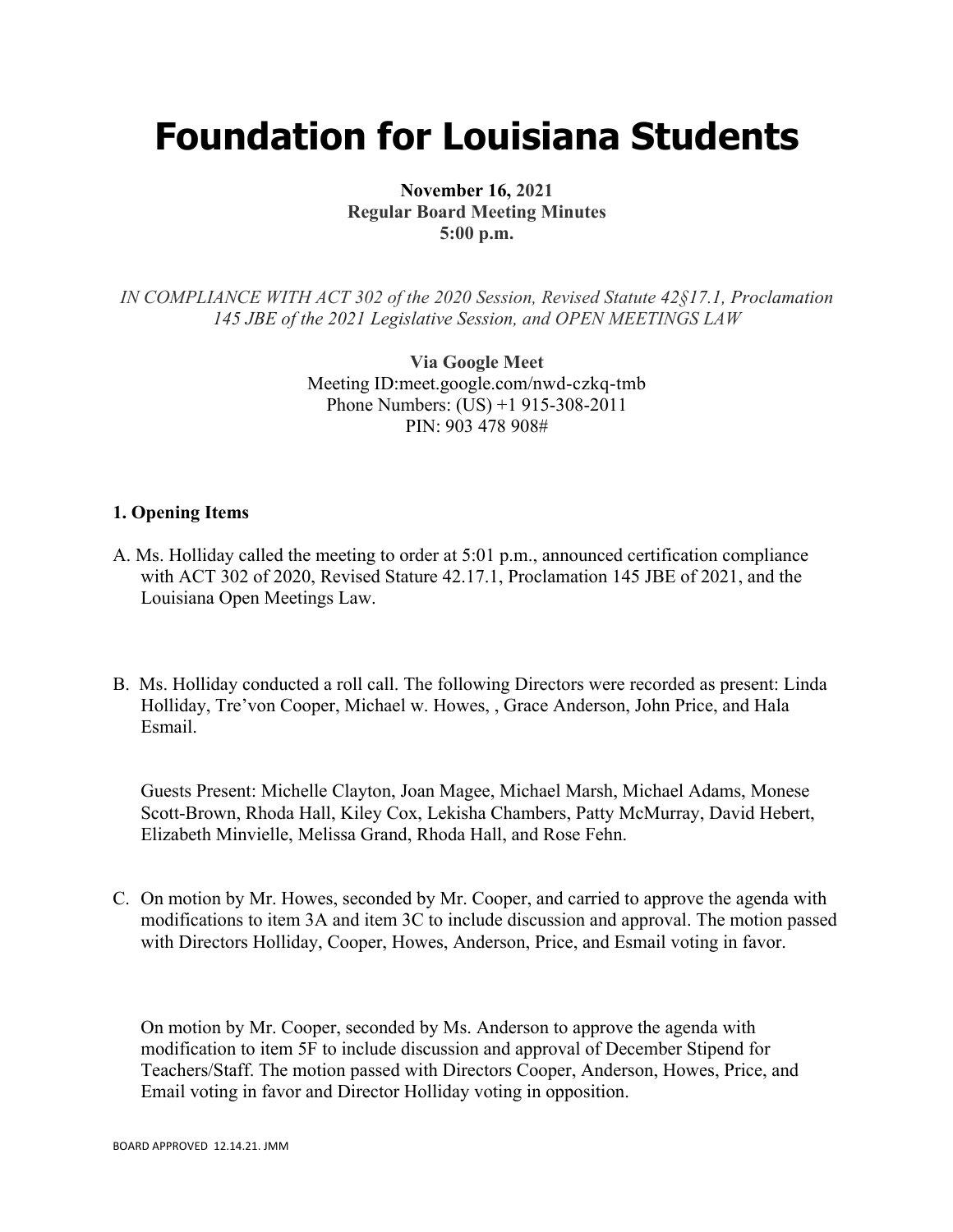On motion by Mr. Cooper, seconded by Ms. Esmail, to approve the modified and amended agendas. The motion passed with Directors Holliday, Cooper, Howes, Anderson, Price, and Esmail voting in favor.

### **2. Routine Business**

A. On motion by Mr. Cooper, seconded by Ms. Anderson, and carried to approve the September 28, 2021 Board Meeting minutes. The minutes were approved as presented. The motion passed with Directors Holliday, Cooper Howes, Anderson, Price and Esmail voting in favor. No public comment.

#### **3. New Business**

- A. Ms. Holliday led the discussion of the Lynx Den Update/Selection with a presentation from David Hebert of Grace Hebert to include the building permit process, bidding process, budget (\$1,415,000), technology enhancements, bid amounts, and construction schedule. On motion by Mr. Howes, seconded by Mr. Cooper and carried to approve Grace Hebert's recommendation to contract with Site Tech Consulting at \$1,662,000 with a \$362,000 increase in the project cost. The motion passed with Directors Holliday, Cooper Howes, Anderson, Price and Esmail voting in favor. No public comment.
- B. Ms. Holliday led the Discussion/Approval of Covid 19 Vaccine Policies with a presentation from Ms. Patty Mc Murray and Ms. Melissa Grand of Baker Donaldson. The discussion included staff concerns to be considered, a draft policy with options, employer requirements for organizations over 100 employees, OSHA emergency standards, exceptions, testing, face coverings, record keeping, leave requests, disclosures, employer cost for testing, and federal/state litigation. On motion by Ms. Holliday, seconded by Mr. Howes and carried to direct attorneys to develop a policy that follows OSHA guidelines with two exemptions. The motion passed with Directors Holliday, Howes, Anderson, Price and Esmail voting in favor and Mr. Copper voting in opposition. No public comment.

[6:00 Director Esmail stepped away]

C. Ms. Holliday led the Discussion/Approval of Health Insurance Renewal with a presentation from Ms. Elizabeth Minvielle of Brown and Brown. The discussion included a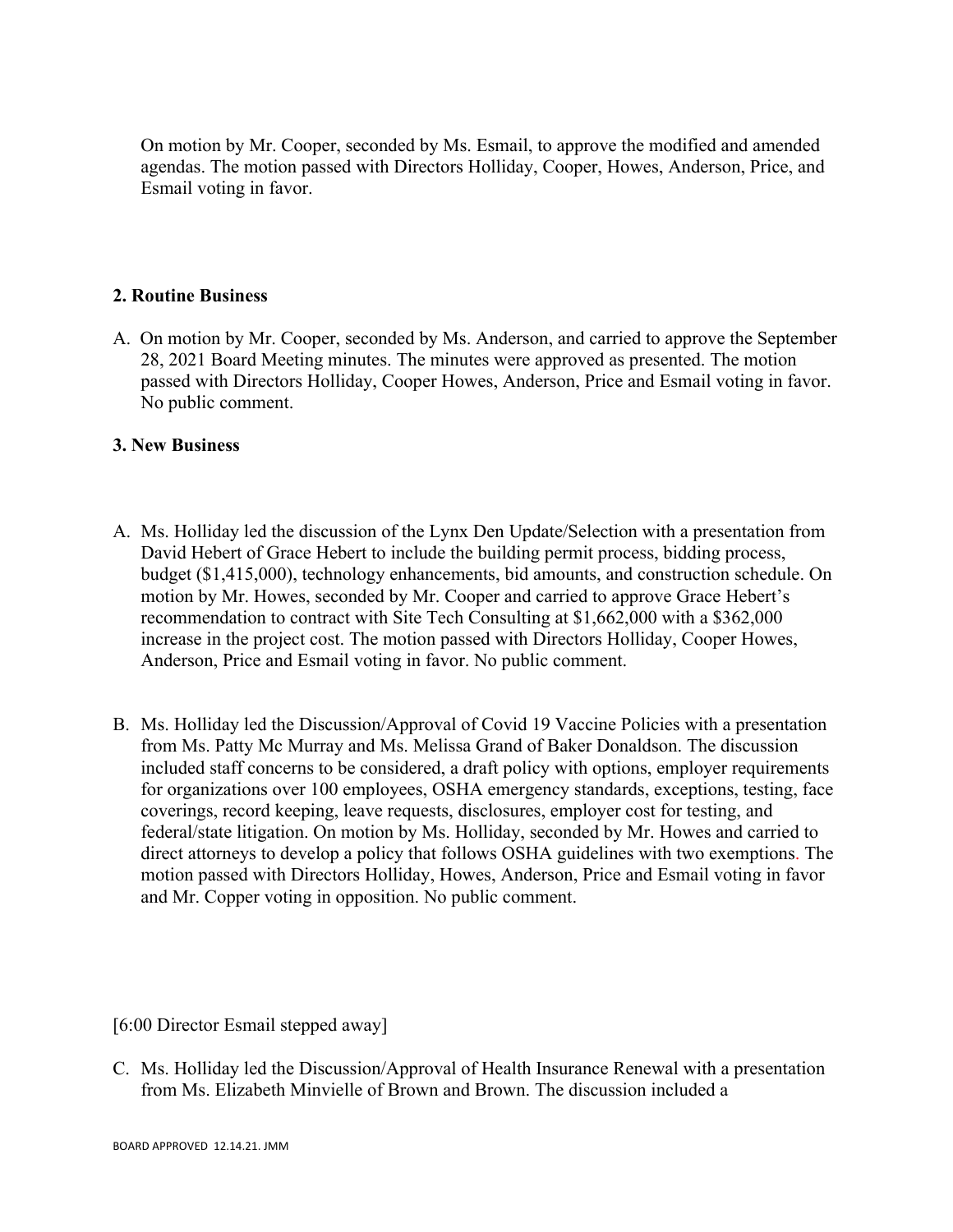recommendation to move from United Health Care (19% approximate increase from 2.6 million to 3.18 million per year) to Blue Cross (8% approximate increase from 2.6 million to 2.9 million per year) resulting in a \$300,000 overall increase for Blue Cross. Rates for ancillary products have not increased. On motion by Mr. Howes, seconded by Ms. Anderson and carried to approve Brown and Brown's recommendation to change from United Health to Blue Cross effective January 1, 2022. The motion passed with Directors Holliday, Cooper Howes, Anderson, and Price voting in favor. No public comment.

## **4. Oral Reports**

- A. Dr. Clayton presented the Superintendent Report to include the current enrollment summary, personnel update, events, PAR Report, Advocate article, and tutoring. No public comment.
- B. Ms. Monese Scott-Brown presented the Financial Report for September & October 2021 to include the income statements, net losses due to a change from monthly to quarterly grant reimbursement requests.
- C. Ms. Holliday presented the Finance Committee Report to include discussions about health insurance renewal, the Academic Center update, emergency roofing project, December stipend for Teachers/Staff, first quarter budget approval, and new UVA facilities projects.
- D. Ms. Holliday reminded the Board about the next meeting to be held on Tuesday, December 14, 2021 due to the Christmas holiday.
- [6:15 Director Esmail returned to the meeting]

#### **5. New Business**

- A. Dr. Clayton led the discussion and approval of Emergency Roofing Project. On motion by Mr. Howes, seconded by Ms. Anderson, and carried to approve Premiere South. The motion passed with Directors Holliday, Cooper, Anderson, Howes, Price and Esmail voting in favor. No public comment.
- B. Ms. Holliday led the discussion and approval of First Quarter Budget. On motion by Ms. Anderson, seconded by Ms. Esmail, and carried to approve the First Quarter Budget. The motion passed with Directors Holliday, Cooper, Anderson, Howes, Price and Esmail voting in favor. No public comment.
- C. Ms. Holliday led the discussion and approval of State Compliance Questionnaire. On motion by Mr. Howes, seconded by Ms. Anderson, and carried to approve the State Compliance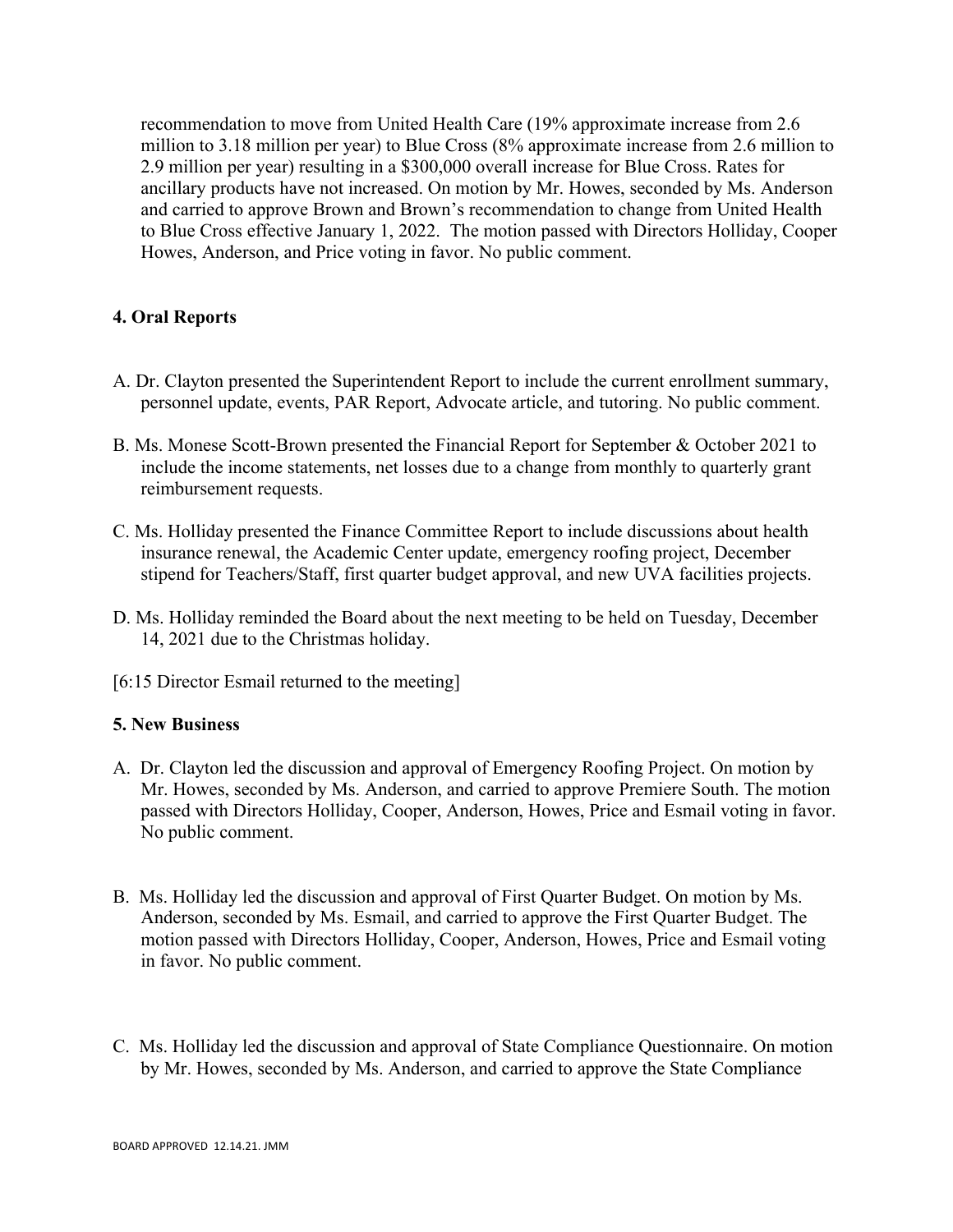Questionnaire. The motion passed with Directors Holliday, Cooper, Anderson, Howes, Price and Esmail voting in favor. No public comment.

- D. Ms. Holliday led the discussion and approval of Handbook Policy-Parent Policy. On motion by Ms. Anderson, seconded by Mr. Cooper, and carried to approve the Handbook Policy-Parent Policy. The motion passed with Directors Holliday, Cooper, Anderson, Howes, Price and Esmail voting in favor. No public comment.
- E. Ms. Holliday led the discussion and approval of Travel Policy to include revisions effective November 30, 2021. On motion by Ms. Anderson, seconded by Mr. Howes, and carried to approve the Travel Policy with revisions effective November 30, 2021. The motion passed with Directors Holliday, Cooper, Anderson, Howes, Price and Esmail voting in favor. No public comment.
- F. Ms. Holliday led the discussion and approval of December Stipend for Teachers/Staff to include a discussion moving the stipend to January 2022. On motion by Mr. Cooper, seconded by Mr. Price, and carried to approve the December Stipend for Teachers/Staff. The motion passed with Directors Cooper, Anderson, Price and Esmail voting in favor and Holliday abstaining. No public comment.
- G. Ms. Holliday led the discussion of New UVA Projects to include a playground, conference center, parking lot overlay, and study group. Mr. Howes agreed to spearhead the study group along with Mr. Price, and Ms. Anderson. No public comment.
- H. Ms. Holliday led the discussion of Ethics Training requirement and deadline of December 2021. No public comment.
- I. Ms. Holliday led the discussion of the Board Retreat planning for next year.
- J. Ms. Holliday led the discussion of the LAPCS Conference. No public comment

K. Ms. Holliday led the discussion of Pending Litigation. Logan v UView, No.692518, 19th JDC, Parish of East. On motion by Mr. Howes, seconded by Mr. Cooper, and carried to approve entering Executive Session at 7:06 p.m. The motion passed with Directors Holliday, Cooper, Anderson, Howes, Price and Esmail voting in favor. No public comment.

On motion by Mr. Price, seconded by Mr. Cooper, and carried to exit Executive Session and return to the regular board meeting at 7:49 p.m. The motion passed with Directors Holliday, Cooper, Anderson, Howes, Price and Esmail voting in favor. No public comment.

On motion by Ms. Holliday, seconded by Mr. Price and pursuant to discussions held in Executive Session, the Board authorizes Counsel to proceed with items discussed in Executive